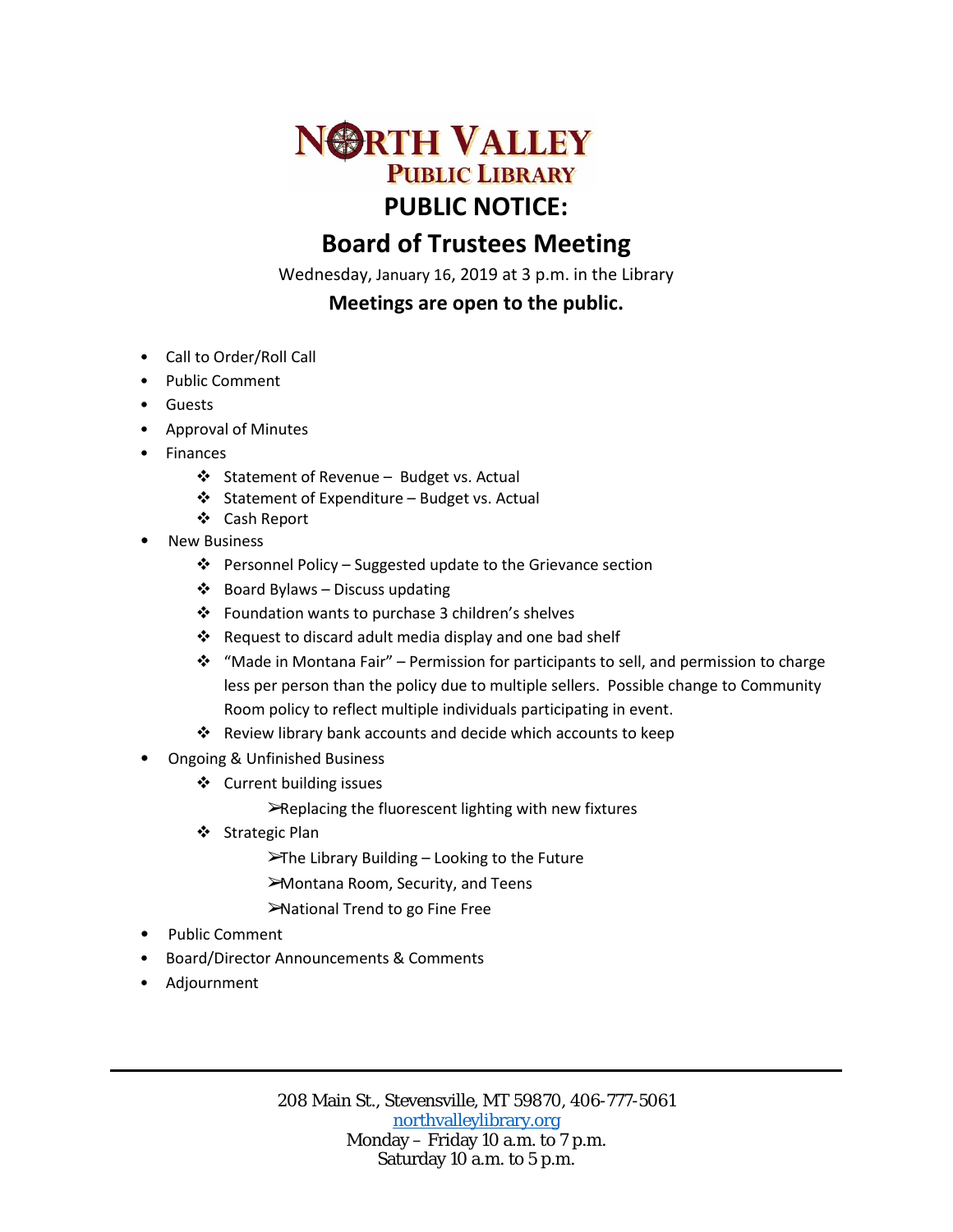# **North Valley Public Library Board of Trustees Minutes**

Wednesday, January 16, 2019, 3 p.m. North Valley Library Montana Room

## *Call to Order*

The meeting was called to order at 2:57 by Victoria Howell, Board Chairman

## *Roll Call*

#### **Present:**

Victoria Howell, Board Chairman Caitlin Dunn, Board Member (Vice Chair) Leon Theroux, Board Member Dianne Snedigar, Board Member

**Not Present:** Kim Tiplady, Board Member (Secretary) **Also in attendance:** Denise Ard, Library Director Joanne Charbonneau, Public/Guest Amy Knight, NVPL Foundation President

## *Public Comment/Guests*

**Joanne Charbonneau** introduced herself as previous board member and previous Chair of the Board. She said she came to give her perspective on the facility issues. In her perspective, there are three revenue sources for a new building.

- 1. Grants. She said there are few grants for new construction and they are competitive. More likely to get such a grant if you collaborate with another community organization such as the Community Center. She mentioned the collaboration between the Clothes Closet and Pantry Partners for a shared building and a source of information.
- 2. Mill Levy for a limited-time bond. She said this takes years of paving the way and talking to groups etc.
- 3. Fundraising
	- a. Joanne said the previous board talked to two building consultants and they both gave the same advice. 40-60% should be available before announcing a fundraiser.
	- b. Donor cultivation is a time consuming process. It takes year to build a donor base.

Joanne gave her opinion about purchasing the Rancho Del Rio building across the street, which was originally designed to be a club or restaurant. She said her architect brother said retrofitting is the worst way to go because you have to purchase the building and then have to try to fit it to the library's needs spending a lot of money.

**Amy Knight, the NVPL Foundation President** said the Foundation's current fundraisers are 3 pint nights a year and a Novel Affair dinner. She said the Foundation would explore the idea of a Fun Run next year but that it is too soon to consider it because it is her first year as president.

## *Approval of minutes*

Victoria made a correction to the November minutes to add the names of all board members voting on the motion to cancel the December board meeting and then made a motion to accept the minutes with the correction. Caitlin seconded the motion and it passed unanimously.

## *Financial Reports*

Denise pointed out the permissive levy revenue for increases in medical insurance. Payment for lost/damaged and overdue fines are now separate in order to track revenue from overdue fines. The Board asked why the library has paid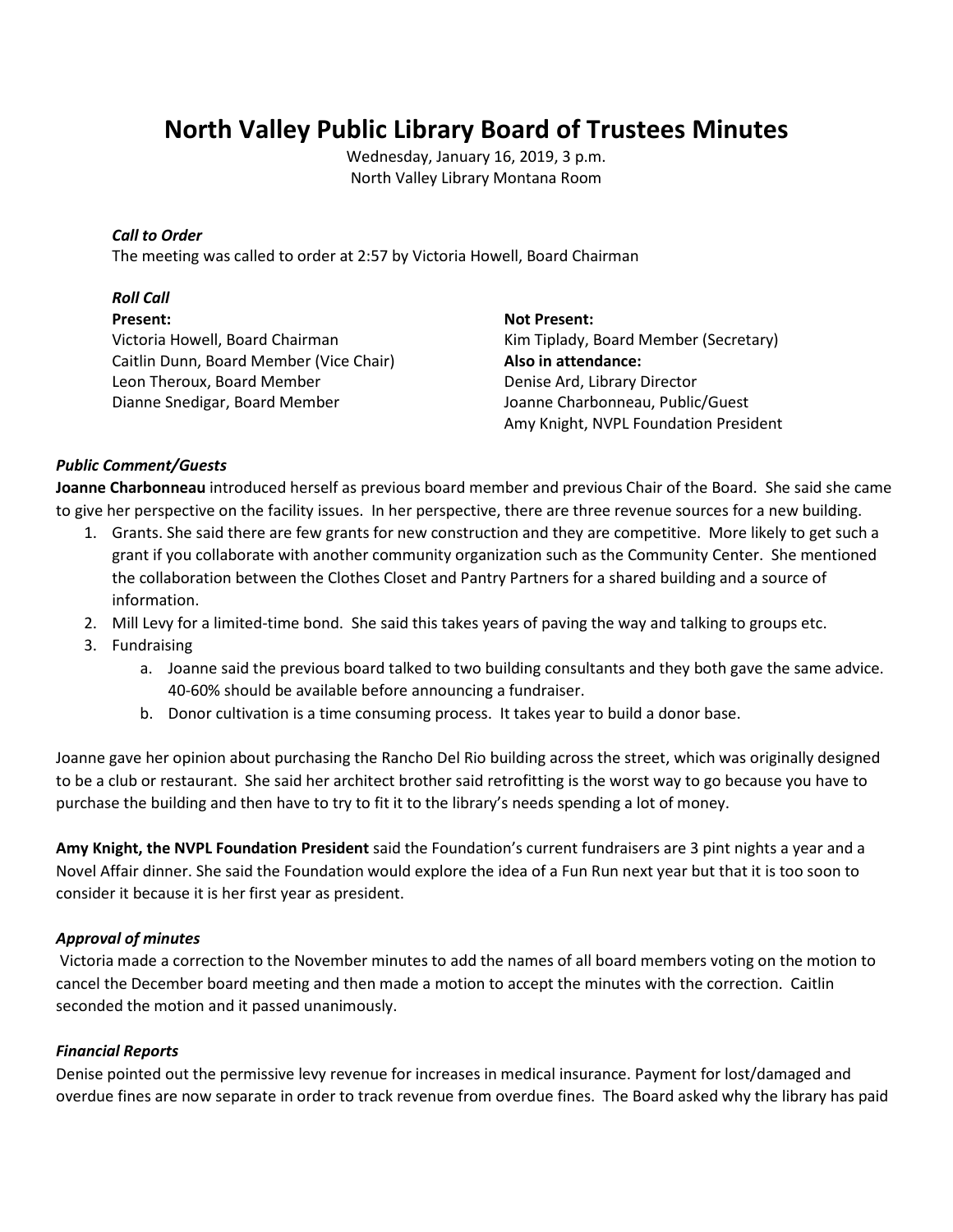nothing of Worker's Comp so far this year and Denise said she would look into it. Dianne made a motion to accept the December financials and Leon seconded. The motion passed unanimously.

Leon said the financials presented were only December. Denise said it was because they had no meeting in December. Leon said that the Director could hide something or try to put something over on the Board if they did not see all months. Denise said that was not the case because the December financials included the November expenditures in the committed year-to-date line. The board instructed the Director to send them the November financial statements.

### *New Business*

### *Personnel Policy*

Victoria made a motion to update the grievance part of the personnel policy to state the following: North Valley Public Library employees have the right to work in an environment free from physical violence, threats of violence or intimidation. This type of behavior undermines work relationships, hampers productivity and causes unnecessary stress. North Valley Public Library expects each employee to perform his/her job without violence, threats to or intimidation of other individuals in the workplace. An employee who believes he/she has been the victim of workplace intimidation should report the incident to their immediate supervisor or the first level of management not involved. North Valley Public Library will not, in any instance, tolerate intimidating behavior by coworkers, patrons, volunteers, or Library Trustees. Employees found to be in violation of this will face disciplinary action, up to and including termination. Patrons in violation will be asked to leave the premises. If an employee of the North Valley Public Library has been the victim of workplace intimidation by an elected Trustee or volunteer a written complaint shall be presented to the entire Board. If a satisfactory resolution cannot be found internally, an impartial mediator will be consulted.

Caitlin seconded. The motion passed unanimously.

#### *Board Bylaws*

Victoria suggested the Board table the discussion on updating the Bylaws with guidelines for Trustees interacting with staff until the Town of Stevensville passes their Code of Conduct for Elected and Appointed Officials. The Library Board can review the Town's as a starting point to developing their own.

#### *Foundation wants to purchase three children's shelves*

Amy Knight explained that she asked the Director what the library needs. Denise said the library needed three free standing two-sided children's shelves to replace the ones currently used because the children's books do not fit, the books hang over the side. Denise received a quote from Demco and the Foundation offered to purchase them. Victoria said the Board gives the Director the authority to spend, but the Board needs to approve the Foundation's gift of three children's shelves. Leon said children's books tend to be bigger and he would like to see us address this problem and it is even a safety issue. Caitlin made a motion to accept the gift from the Foundation of the children's shelves. Dianne seconded the motion. It passed unanimously.

## *Request to discard adult media display and one bad shelf*

Denise said she wanted to repurpose two of the shelves that currently hold the children's books into the adult section, but wanted to discard the crummy looking media display and one of the shelves that had uneven unmatching shelves. Dianne motioned to approve of the disposal and Leon seconded. The motion passed unanimously.

#### *Made in Montana Fair*

Dianne motioned to allow adult programming staff to arrange a Made in Montana Fair and charge \$25 per table. Caitlin seconded. The Board stressed the importance of making sure those participating were selling items really made in Montana and not reselling stuff made in other countries or other places. They emphasized the importance of quality control. The motion passed unanimously.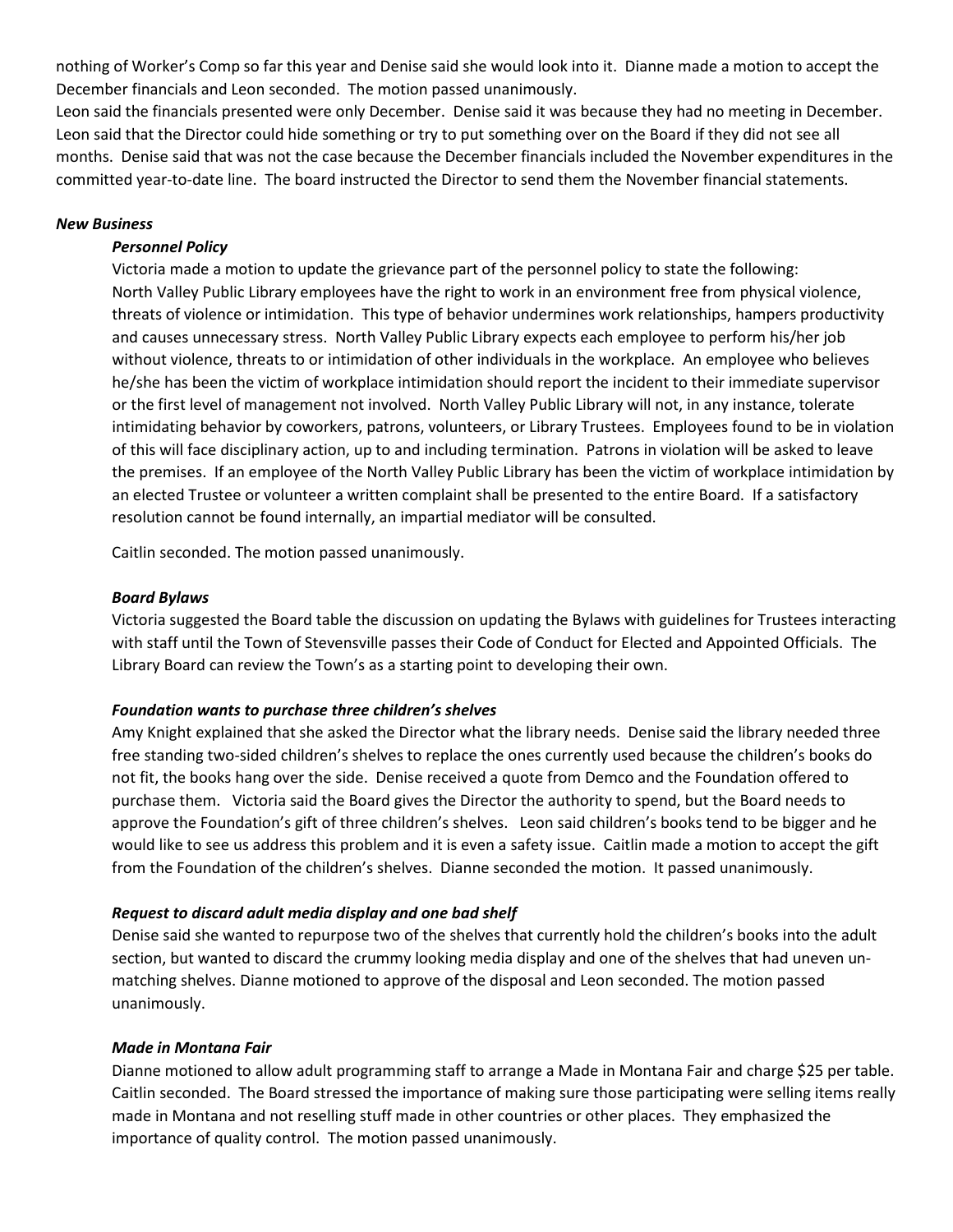## *Review library bank accounts*

Caitlin motioned to close the petty cash and savings accounts and put those funds into the checking account. Dianne seconded. The motion passed unanimously.

Dianne is going to provide more information on early withdrawal of Farmers State Bank's high interest CDs. The Board will decide at the next meeting about putting some of the Library Depreciation Fund reserves into a high interest CD.

## *Ongoing & Unfinished Business*

## *Current building issues:*

## *Replacing the fluorescent lighting with new fixtures*

Dianne made a motion to move forward with the lighting project. The first step being to have Colleen Miller prepare a proposal on changing all the florescent lights in the Rasmussen to LED and then to get a bid from the electrician and then present both to the Board. Caitlin seconded. The motion passed unanimously.

Dianne had to leave the meeting. The board was left with the quorum of Caitlin, Victoria and Leon.

## *Strategic Plan:*

## *The Library Building – Looking to the Future*

Eventually the library would like all new shelves in the Rasmussen. The preferred shelves would be similar to the ones ordered for the children's room i.e. steel cantilever shelves with attractive light oak wood panels. Bitterroot Public Library offered to NVPL two shelves they are discarding. The question to the board was if they would like to accept, in the meantime, the two shelves. The Director showed them a photo. The shelves look more attractive than the current OSB/particleboard shelves in the Rasmussen. Caitlin motioned to accept the shelves from the Bitterroot Library to replace some of our OSB/particleboard shelves in the Rasmussen. Leon seconded. The motion passed unanimously.

## *Montana Room, Security, and Teens*

The board did not have any input regarding teens at this time and deferred to the staff.

## *National Trend to go Fine Free*

After some discussion, the board decided not to pursue going fine free anytime in the near future.

## **Moving forward with the Strategic Plan**

Victoria recapped that they explored the idea of moving the library to the Rancho Del Rio/Carmona Building and the building was not appropriate. The building itself would need lots of work to be a library, and the library does not have the funds to move at this time. The library does not have the employees to staff a two-story building. Therefore, she thought the strategic plan should address continued improvements of the Rasmussen building, such as the floors.

The Board agreed the next step for strategic planning is input from the staff and feedback from the rest of the Board on rough draft and then exploring a special meeting date with the rest of the Board to discuss the Strategic Plan.

## *Public Comment*

Amy asked if she could give the rough draft of the strategic plan to the Foundation. The Board requested that she wait until they gather input from the staff and the rest of the Library board.

## *Board/Director Announcements & Comments*